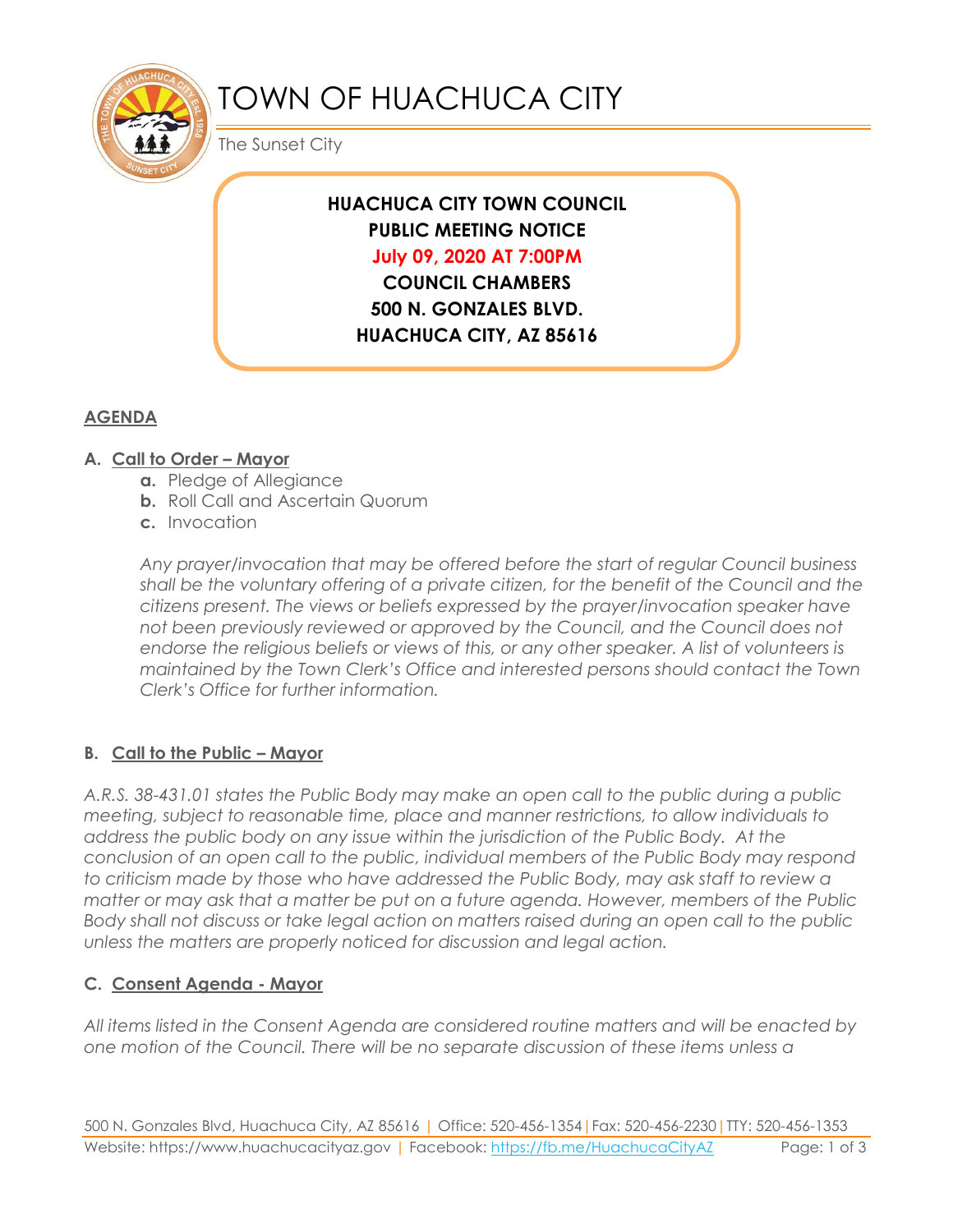*Member of the Town Council requests that an item or items be removed for discussion. Council Members may ask questions without removal of the item from the Consent Agenda. Items removed from the Consent Agenda are considered in their normal sequence as listed on the agenda, unless called out of sequence.*

- **C.1**. Consider approval of the minutes of the Council meeting held on June 25, 2020.
- **C.2** Consider approval of the minutes of the Council Work meeting held on June 25, 2020
- **C.3** Consider approval of the minutes of the Council Public Hearing held on June 25, 2020
- **C.4.** Consider approval of the Payment Approval Report in the amount of \$ 219,533.15

#### **D.** Unfinished Business before the Council – Mayor

*Public comment will be taken at the beginning of each agenda item, after the subject has been announced by the Mayor and explained by staff. Any citizen, who wishes, may speak one time for five minutes on each agenda item before or after Council discussion. Questions from Council Members, however, may be directed to staff or a member of the public through the Mayor at any time.*

#### **E. Manager and/or Director reports**

#### **F. New Business Before Council - Mayor**

*Public comment will be taken at the beginning of each agenda item, after the subject has been announced by the Mayor and explained by staff. Any citizen, who wishes, may speak one time for five minutes on each agenda item before or after Council discussion. Questions from Council Members, however, may be directed to staff or a member of the public through the Mayor at any time.* 

- **F.1. Discussion and or/Action [Town Attorney]:** The Council might vote to go into executive [closed] session, pursuant to A.R.S. 38-431.03(A) (3) & (4), for legal advice and consultation concerning the water rights adjudication in Maricopa County Case No. W1- 11-0245 ["In Re the General Adjudication of All Rights to Use Water in the Gila River System and Source"].
- **F.2 Discussion and/or Action [Karen Lamberton]: Bus Line –** Ms. Lamberton, the Administrator of the Sierra Vista Metropolitan Planning Organization (SVMPO), will address the Council concerning the status of the regional public bus line.
- **F.3 Discussion [Director Howe]: Financial and Economic Overview of Landfill-** Director Howe will give a presentation on the Financial and Economics of the landfill.